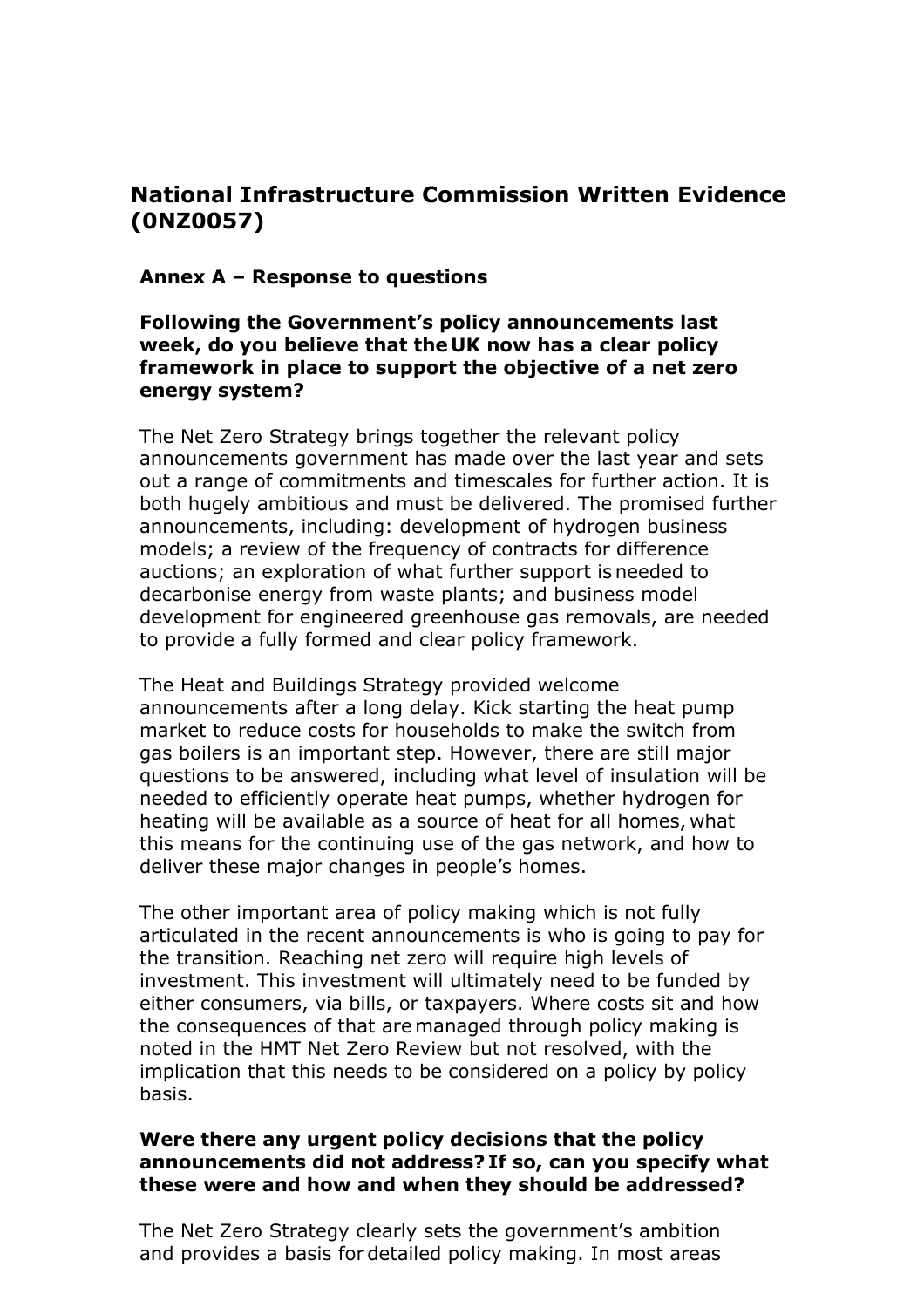the strategy recognises the need to develop detailed policy to support delivery of this ambition. Areas of most relevance to the Commission and its remit are noted in response to the previous question.

In a number of key areas, the Strategy points to current or proposed consultations, such as on extending the Emissions Trading Scheme, rebalancing costs between electricity and natural gas, and how to fund business models for hydrogen and carbon capture and storage. It is right for government to consult on these complex issues. But those consultations need to lead to rapid decisions and not delay.

As independent advisers to government the Commission intends to address many of the longer-term outstanding questions in our next National Infrastructure Assessment, to be published in 2023. The Assessment will make recommendations to government on additional steps it needs to take to deliver on the ambitions it has set.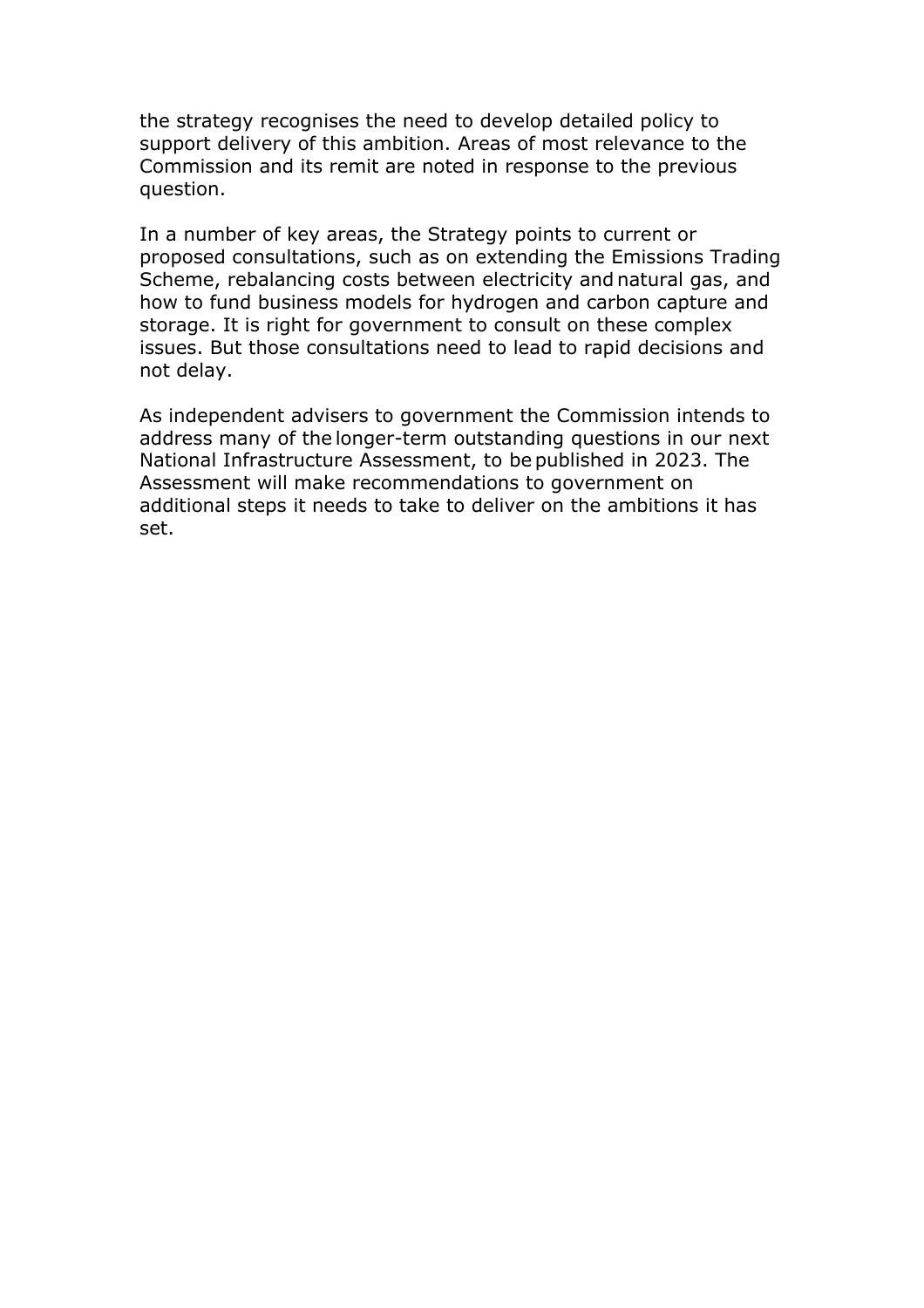On 15 November the Commission published its first step in the process of developing

these recommendations. The Commission's [Baseline](https://nic.org.uk/app/uploads/Revised-Second-National-Infrastructure-Assessment-Baseline-Report.pdf) [Report](https://nic.org.uk/app/uploads/Revised-Second-National-Infrastructure-Assessment-Baseline-Report.pdf) on economic infrastructure outlines three key challenges for delivering a net zero energy system that will be addressed in the next Assessment:

- Decarbonising electricity generation The Commission will consider how a decarbonised, secure and flexible electricity system can be achieved by 2035 atlow cost. The Net Zero Strategy notes that decarbonisation of the system is subject to security of supply and the Commission will focus its attention on characterising the flexibility needed to ensure a secure system and the actions needed to deliver this.
- Heat transition and energy efficiency The Commission will identify a viable pathway for heat decarbonisation and set out recommendations for policies and funding to deliver net zero heat to all homes and businesses. The sixth carbon budget means resolving the challenges that the UK faces in decarbonising heating is now urgent. There are still major questions to be answered, as acknowledged in the Heat and Buildings Strategy. One question is whether hydrogen will play a role in heating homes. The government has committed to making a decision on this by 2026. If this decision is not made, the risk of not achieving net zero is very real.
- Networks for hydrogen and carbon capture and storage The Commission will assess the capacity of hydrogen and carbon capture and storage networks that will be required across the country, and the policy and funding frameworks needed to deliver them over the next 10-30 years. On hydrogen, the Commission will examine the uses of hydrogen across the economy, which technologies are best placed to produce it, the infrastructure required, and the policy and funding frameworks needed, focussing on the longer term picture and how to build on the shorter-term actions set out in the Hydrogen Strategy. On carbon capture and storage, the Commission will consider what actions are needed to deliver government's ambition and what its longer term ambition should be to ensure that access to transport and storage does not become a barrier to efficiently reducing emissions.

The Commission will also be considering cross-cutting funding challenges in the Assessment, including the overall affordability of required investment, the distribution of costs and savings across groups in society, and who should pay.

**Are there any necessary changes to Ofgem's regulatory framework and/or remit to enable net zero that have not been announced by the Government?**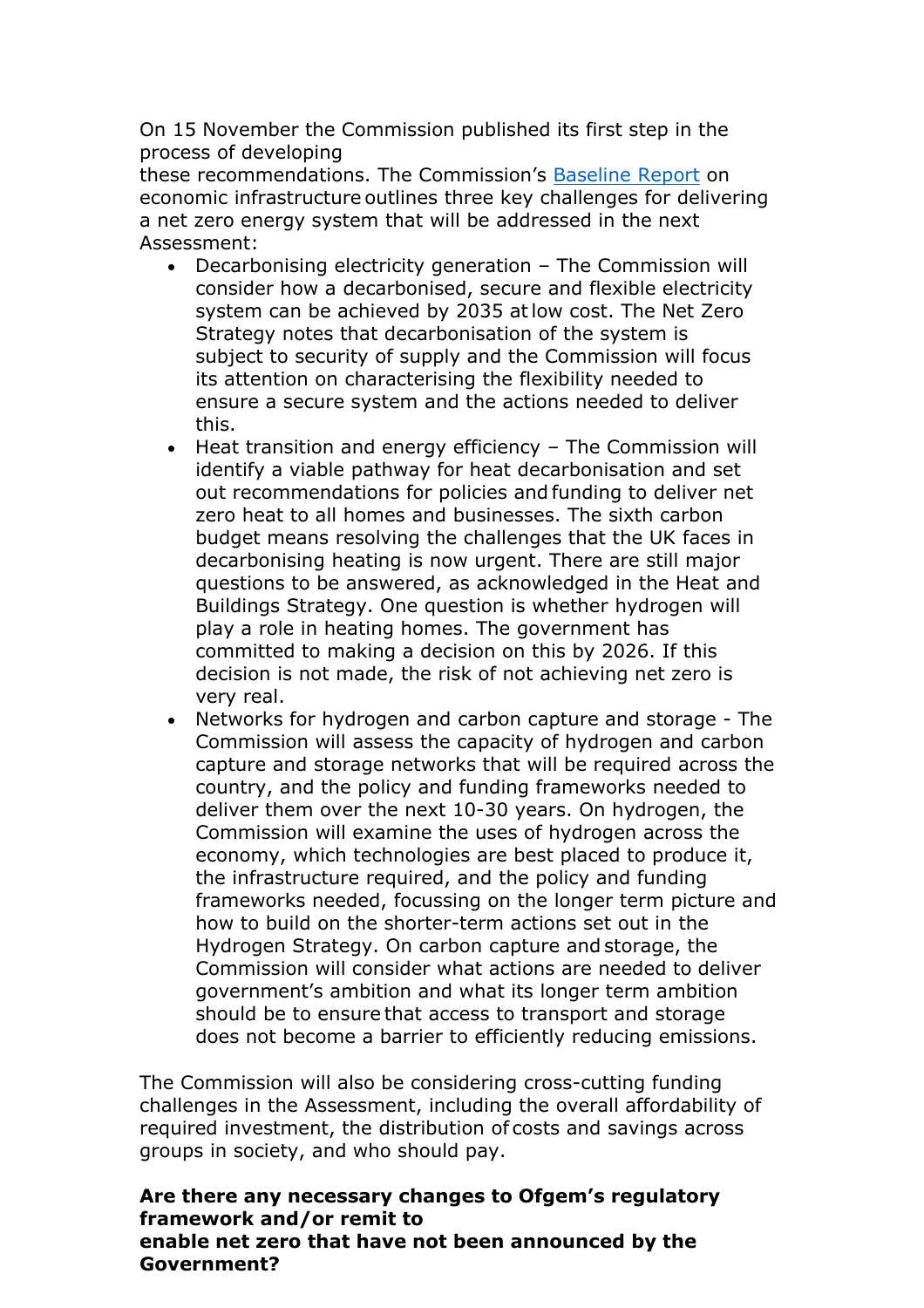The Commission recognises the value of independent economic regulation across the regulated infrastructure sectors. The current model has generated significant investment over the past decades. But it was not set up to provide strategic direction for investmentto tackle issues such as achieving net zero. The Commission has recommended, in its report [Strategic](https://nic.org.uk/app/uploads/NIC-Strategic-Investment-Public-Confidence-October-2019.pdf) [Investment](https://nic.org.uk/app/uploads/NIC-Strategic-Investment-Public-Confidence-October-2019.pdf) [and](https://nic.org.uk/app/uploads/NIC-Strategic-Investment-Public-Confidence-October-2019.pdf) [Public](https://nic.org.uk/app/uploads/NIC-Strategic-Investment-Public-Confidence-October-2019.pdf) [Confidence,](https://nic.org.uk/app/uploads/NIC-Strategic-Investment-Public-Confidence-October-2019.pdf) [t](https://nic.org.uk/app/uploads/NIC-Strategic-Investment-Public-Confidence-October-2019.pdf)hat this model should be strengthened, not redesigned, so that it can address the country's long-term needs.

In particular, the Commission set out its views on how government should update the regulatory model for energy to support the transition to a net zero economy in [Strategic](https://nic.org.uk/app/uploads/NIC-Strategic-Investment-Public-Confidence-October-2019.pdf) [Investment](https://nic.org.uk/app/uploads/NIC-Strategic-Investment-Public-Confidence-October-2019.pdf) [and](https://nic.org.uk/app/uploads/NIC-Strategic-Investment-Public-Confidence-October-2019.pdf) [Public](https://nic.org.uk/app/uploads/NIC-Strategic-Investment-Public-Confidence-October-2019.pdf) [Confidence.](https://nic.org.uk/app/uploads/NIC-Strategic-Investment-Public-Confidence-October-2019.pdf) [T](https://nic.org.uk/app/uploads/NIC-Strategic-Investment-Public-Confidence-October-2019.pdf)he Commission argued that regulators' duties need to be coherent, covering price, quality, resilience and environment.